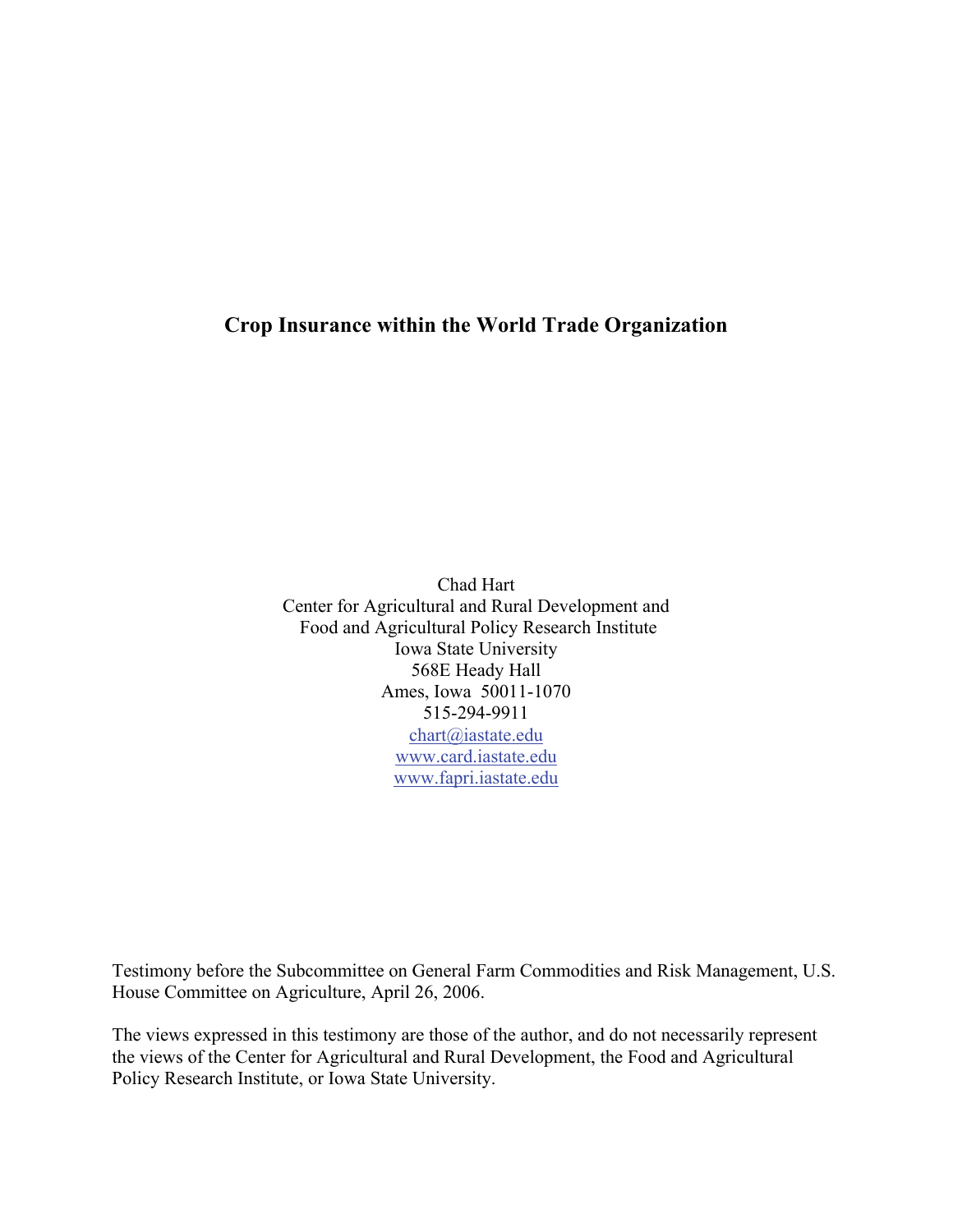Mr. Chairman, thank you for the opportunity to appear before the Subcommittee. My name is Chad Hart, and I am an agricultural economist employed at Iowa State University. I work in two research centers at the university, the Center for Agricultural and Rural Development (CARD) and the Food and Agricultural Policy Research Institute (FAPRI). Both CARD and FAPRI receive funding from annual USDA special research grants to conduct their research efforts. I serve as a U.S. agricultural policy and insurance analyst for both organizations. I have been employed in several private consulting projects within the crop insurance industry.

Based on consultation with Subcommittee staff, I have decided to direct my testimony at examining the implications of the World Trade Organization (WTO) agricultural agreement on the federal crop insurance program. The federal crop insurance program falls under the WTO guidelines for domestic support in agriculture. Since 1995, the United States has reported its domestic support to the WTO and has reported crop insurance support as non-product-specific aggregate measurement of support (AMS). Given this way of reporting crop insurance, it is considered as trade-distorting support and could possibly count against the U.S. domestic support limits. Since crop insurance is being reported as non-product-specific, it will not count against the U.S. support limit unless the sum of all non-product-specific support, including crop insurance, is above the *de minimis* level, 5 percent of the value of total agricultural production for the United States.

The U.S. computes crop insurance support as the net amount of indemnities or insurance payments farmers receive from the program. Net indemnities are calculated as the total amount of indemnities paid out by the crop insurance program less the total amount of premiums actually paid by farmers participating in the program. Over the period of time the U.S. has reported its domestic support, 1995-2001, crop insurance support has ranged from \$119 million in 1997 to \$1.77 billion in 2001. At these levels, crop insurance has been the largest or second-largest component of U.S. non-product-specific support. And while total non-product-specific support rose over this period, it never exceeded the *de minimis* level. Thus, crop insurance has never been counted against the U.S. domestic support limits.

Data published by the Risk Management Agency for the 2002-2005 insurance years indicate net indemnities peaked in 2002 at \$2.89 billion and have steadily fallen since then. Based on my estimates of total non-product-specific support, the U.S. will not have to count crop insurance against the support limits for the 2002-2005 period. The declining pattern in net indemnities has mainly been driven by extremely good crop production over the period, especially the record production year in 2004. However, this pattern is not likely to last. The crop insurance program has experienced substantial growth in premiums over the last few years as agricultural producers have utilized the premium subsidies provided by Congress to purchase higher levels of crop insurance protection and/or to switch to higher-priced revenue insurance policies. In 1995, total premiums for the crop insurance program were just over \$1.5 billion. By 2004, total premiums exceeded \$4 billion. This growth in premiums implies that expected net indemnities from the crop insurance program are increasing as well. Combine this growth in the crop insurance program with the potential for a national agricultural disaster, such as we experienced during the droughts of 1983 and 1988 and the floods of 1993, and the potential for crop insurance to count against domestic support limits increases dramatically. For example, if total indemnities in 2005 were twice the size of total premiums, a pattern we saw in 1993, then net indemnities would have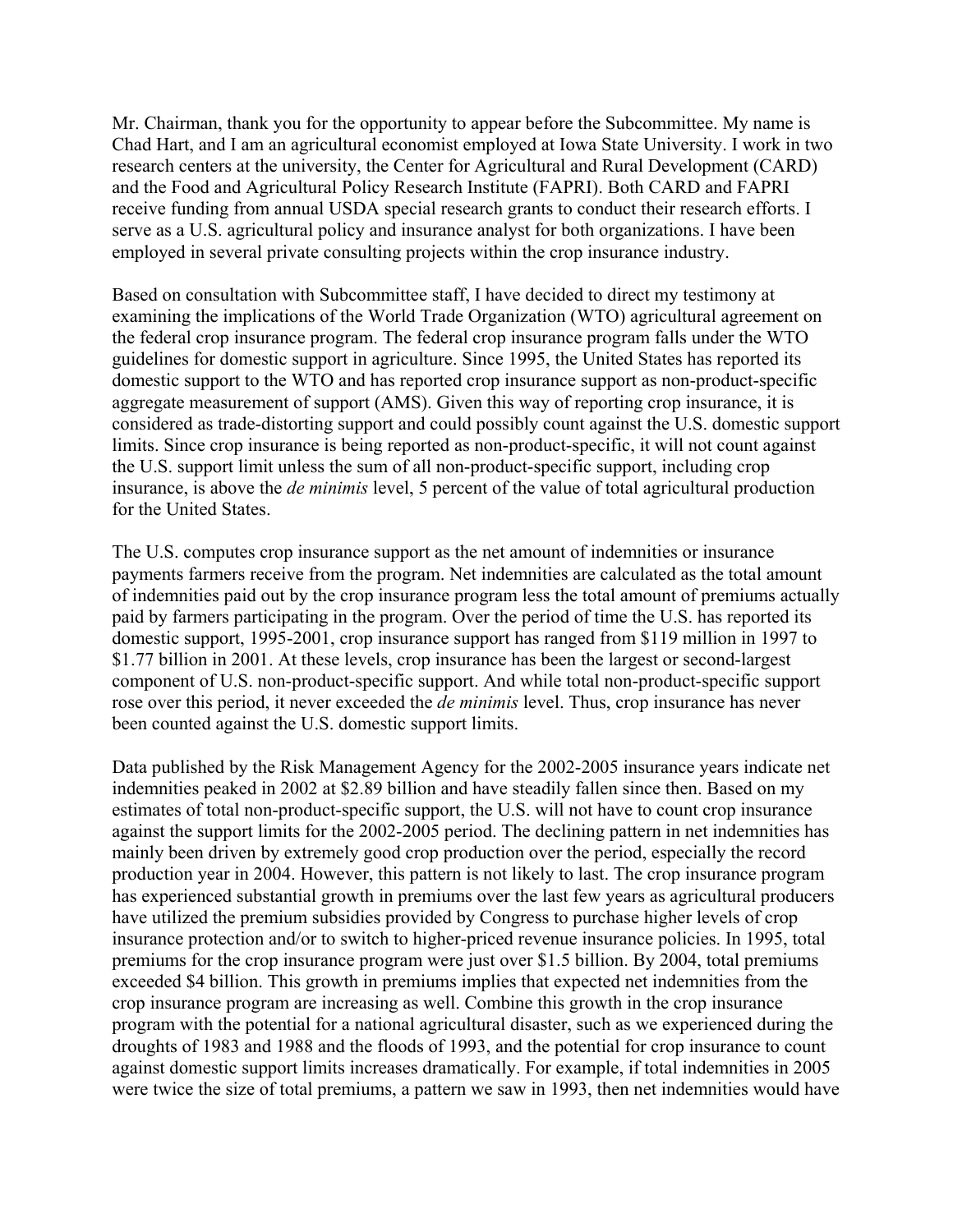reached nearly \$6.3 billion, that is, approximately 3 percent of the value of total agricultural production in the United States. Adding in additional non-product-specific support could bring us to the point where crop insurance counts against the support limits.

The ongoing WTO agricultural negotiations and the conclusion of the cotton dispute between the U.S. and Brazil will likely affect the standing of crop insurance in the WTO. The U.S. has proposed reducing the *de minimis* exemption from 5 percent of the value of agricultural production to  $2.5$  percent.<sup>[1](#page-2-0)</sup> If such a reduction were to occur, crop insurance support could exceed the *de minimis* level on its own and be counted against support limits. The ruling in the cotton dispute indicated that crop insurance support is "support to a specific commodity."<sup>[2](#page-2-1)</sup> This ruling raises questions about against our reporting crop insurance as non-product-specific and opens up the possibility that other countries could challenge our past reporting of crop insurance. If crop insurance were declared product-specific support, then some crop insurance net indemnities should have been counted against the U.S. support limits. For example, in 2001, crop insurance net indemnities for corn, upland cotton, canola, flaxseed, sunflower seed, peanuts, rice, and soybeans would have been counted against the limits, adding \$874 million to our reported AMS total. Thus, crop insurance faces several potential obstacles within the WTO.

However, the WTO agricultural agreement does exempt agricultural income insurance or income safety-net programs from domestic support limits under certain conditions. Paragraph 7 of Annex 2 of the WTO Agreement on Agriculture specifies these conditions. Eligibility for support can only be determined by agricultural income loss and the loss must be greater than 30 percent of average gross income or its equivalent in net income terms. Income guarantees must be based on a three-year average of past incomes. Insurance payments can compensate for up to 70 percent of the income loss. Payments are tied to income and not to individual components, such as yields, prices, or factors of production. The total payments from income insurance programs and natural disaster relief programs have to be less than 100 percent of the income loss.

Currently, federal crop insurance meets some of these conditions. Crop insurance is offered at coverage levels at or below 70 percent. In the vast majority of cases, indemnities are less than 70 percent of the loss. Revenue insurance programs, such as Income Protection, Adjusted Gross Revenue, and Revenue Assurance without the harvest price option, have payments that are triggered on revenues, not by prices or yields individually. Provisions in recent natural disaster relief programs have limited the combination of insurance indemnities and disaster payments to less than 100 percent of the loss.

But no existing crop insurance policy is based on a three-year average of past incomes. Adjusted Gross Revenue policies are settled on a five-year average. Most other crop insurance policies are based on four- to ten-year yield histories and annual prices. Thus, changes would likely have to be made to qualify any current crop insurance support as exempt under the income insurance provisions. While some policies may unintentionally meet the requirements, no current crop

 $\overline{a}$ 

<span id="page-2-0"></span><sup>&</sup>lt;sup>1</sup> Office of the United States Trade Representative. "U.S. Proposal for Bold Reform in Global Agricultural Trade." Doha Development Agenda Policy Brief, December 2005. Available at

http://www.ustr.gov/assets/Document\_Library/Fact\_Sheets/2005/asset\_upload\_file281\_8526.pdf.

<span id="page-2-1"></span><sup>&</sup>lt;sup>2</sup> World Trade Organization. "United States – Subsidies on Upland Cotton, AB-2004-5, Report of the Appellate Body." WT/DS267/AB/R, March 3, 2005.